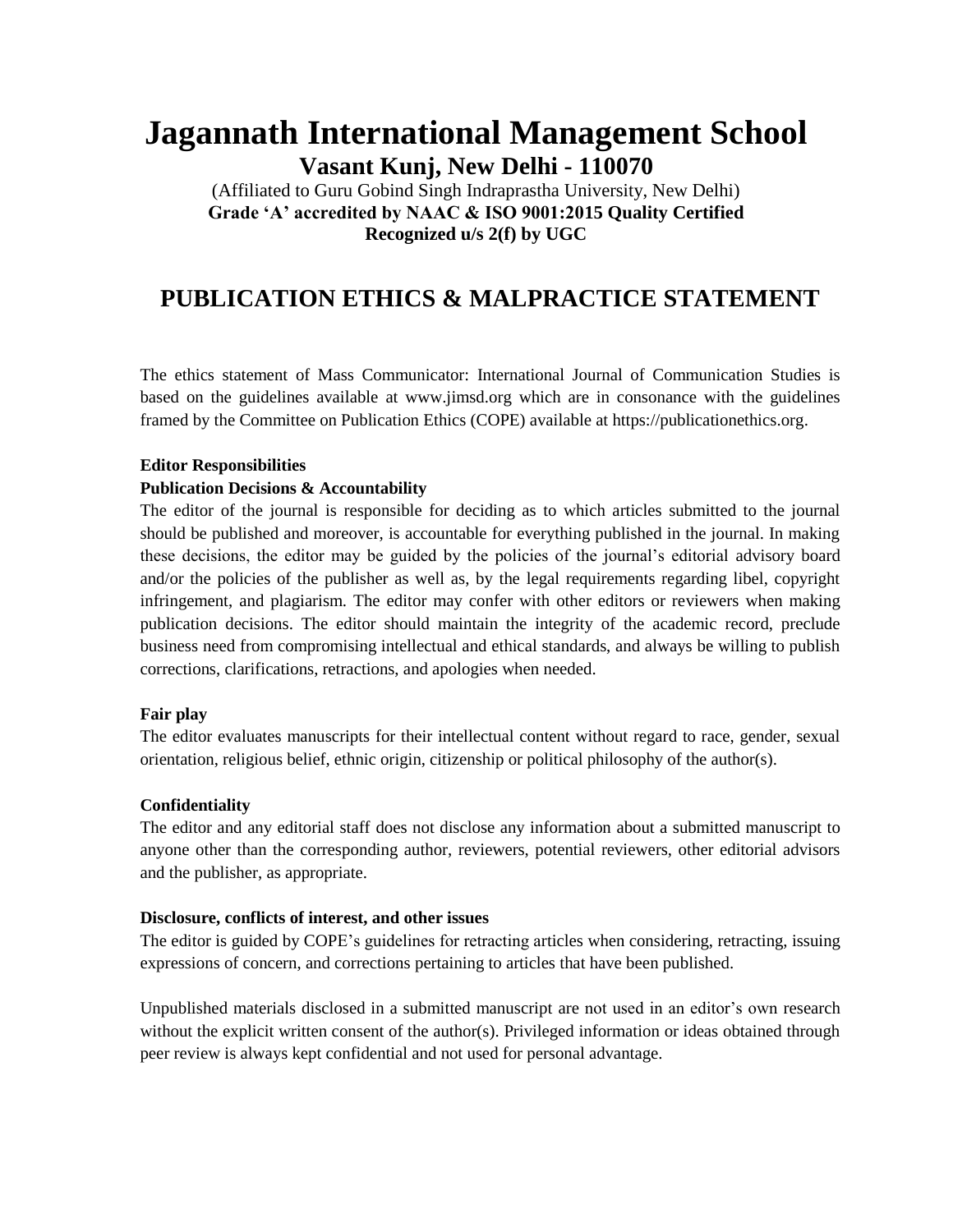The editor is committed to ensuring that advertising, reprint, or other commercial revenue has no impact or influence on editorial decisions.

The editor seeks to ensure a fair and appropriate peer-review process. He recuses himself/herself from handling manuscripts (i.e. asks the managing editor, associate editor, or any other member of the editorial board instead to review and consider) in which (s)he has conflict of interest resulting from competitive, collaborative, or other relationships or connections with any of the authors, companies, or (possibly) institutions connected to the papers.

The editor asks all contributors to disclose relevant competing interests and publish corrections if competing interest are revealed after publication. If needed, other appropriate action is taken, such as the publication of a retraction or expression of concern.

#### **Reviewer's Responsibilities**

# **Multiple, redundant or concurrent publication**

An author should not in general publish manuscripts describing essentially the same research in more than one journal or primary publication. Parallel submission of the same manuscript to more than one journal constitutes unethical publishing behavior and is a unacceptable practice.

# **Contribution to editorial decisions**

Peer review assists the editor in making editorial decisions and through the editorial communication with the author may also assist the author in improving the manuscript.

# **Promptness**

Any invited referee who feels unqualified to review the research reported in a manuscript or knows that its timely review will be impossible, should immediately notify the editor so that alternative reviewers can be contacted.

# **Confidentiality**

Any manuscripts received for review must be treated as confidential documents. They must not be shown to or discussed with others except if authorized by the editor.

# **Standards of objectivity**

Reviews should be conducted objectively. Personal criticism of the author(s) is unacceptable. Referees should express their views clearly with appropriate supporting arguments.

# **Acknowledgement of sources**

Reviewers should identify relevant published work that has not been cited by the author(s). Any statement that an observation, derivation or argument had been previously reported should be accompanied by the relevant citation. Reviewers should also bring to the editor's attention any substantial similarity or overlap between the manuscript under consideration and any other published data of which they have personal knowledge.

# **Disclosure and conflict of interest**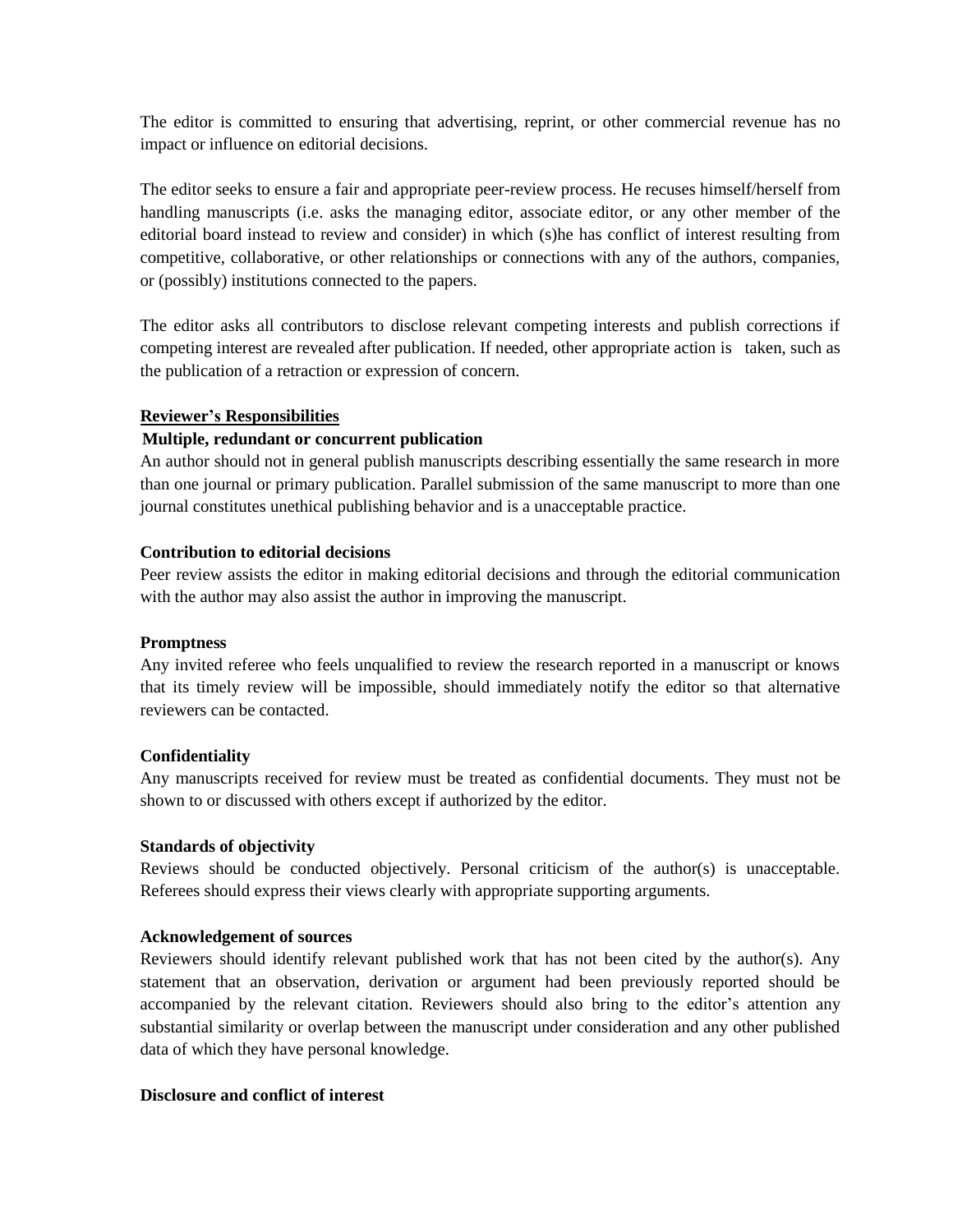Privileged information or ideas obtained through peer review must be kept confidential and not used for personal advantage. Reviewers should not consider evaluating manuscripts in which they have conflict of interest resulting from competitive, collaborative, or other relationships or connections with any of the author, company, or institution connected with the submission.

# **Author Responsibilities**

#### **Reporting standards**

Authors reporting result of original research should present an accurate account of the work performed as well as an objective discussion of its significance. Underlying data should be represented accurately in the manuscript. A paper should contain sufficient detail and references to permit others to replicate the work. Fraudulent or knowingly inaccurate statements constitute unethical behavior and are unacceptable.

# **Originality and plagiarism**

The authors should ensure that they write entirely original work, and if the authors have used the work and/or words of others, then this has to be appropriately cited or quoted.

# **Acknowledgement of sources**

Proper acknowledgment of the work of others must always be given. Authors should also cite publications that have been influential in determining the nature of the reported work.

# **Authorship of a manuscript**

Authorship should be limited to those who have made a significant contribution to the conception, design, execution, or interpretation of the reported study. All those who have made significant contributions should be listed as co-authors. Where there are others who have participated in certain substantive aspects of the research project, they should be named in an acknowledgement section. The corresponding author should ensure that all appropriate co-authors (according to the above definition) and no inappropriate co-authors are included in the author list of the manuscript, and that all co-authors have seen and approved the final version of the paper and have agreed to its submission for publication. All co-authors must be clearly indicated at the time of manuscript submission. Requests to add co-authors after a manuscript has been accepted will require approval of the editor.

# **Disclosure and conflict of interest**

All authors should disclose in their manuscript any financial or other substantive conflict of interest that might be construed to influence the results or their interpretation in the manuscript. All sources of financial support for the project should be disclosed.

# **Fundamental errors in published works**

When an author discovers a significant error or inaccuracy in his/her own published work, it is the author's obligation to promptly notify the journal's editor or publisher and cooperate with them to either retract the paper or to publish an appropriate correction statement or erratum.